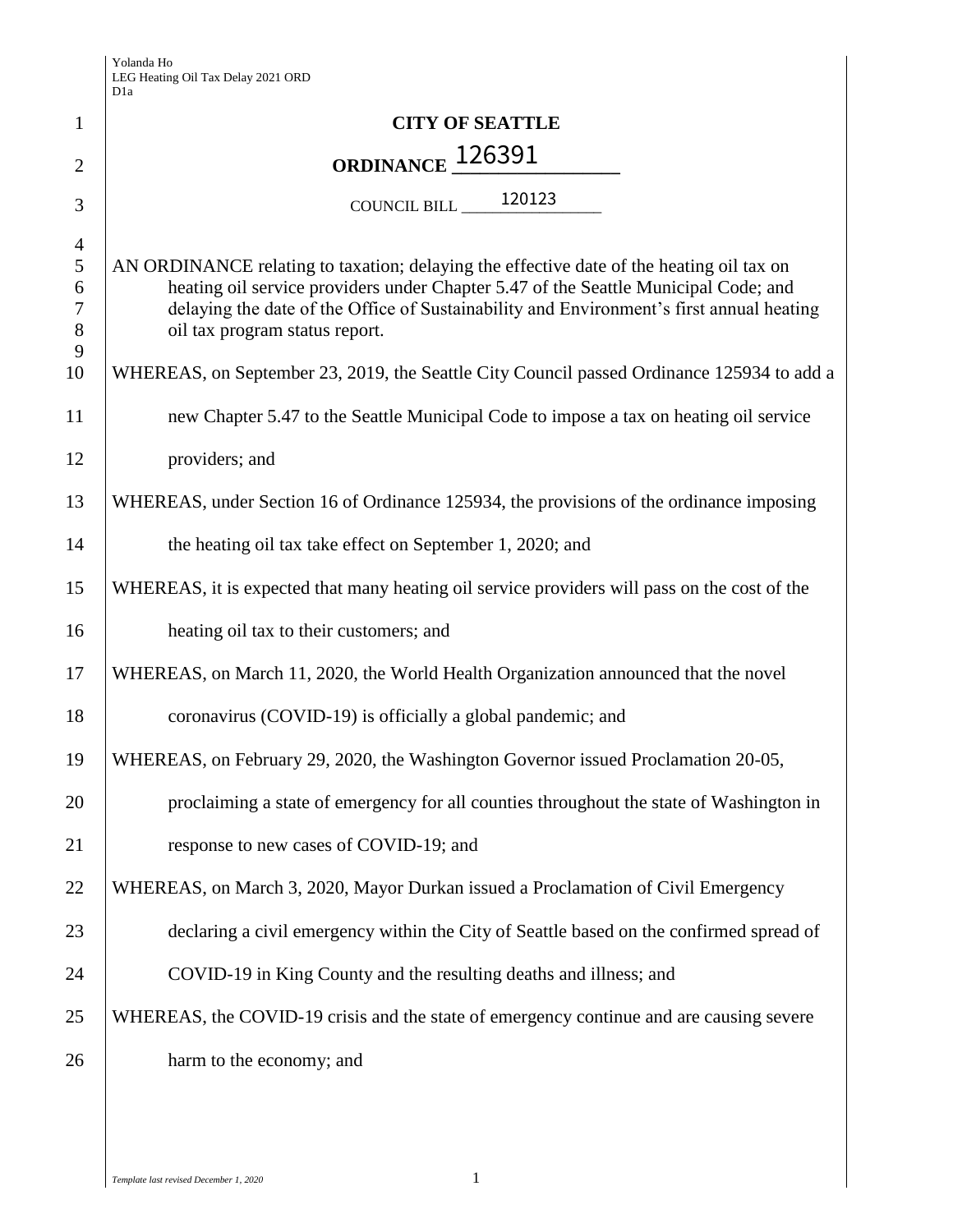| $\mathbf{1}$   | WHEREAS, on August 17, 2020, the Council passed Ordinance 126144 to delay the effective        |
|----------------|------------------------------------------------------------------------------------------------|
| $\overline{2}$ | date of the heating oil tax from September 1, 2020, to September 1, 2021; and                  |
| 3              | WHEREAS, imposing the heating oil tax on September 1, 2021, during the continued COVID-        |
| $\overline{4}$ | 19 crisis may cause undue hardship to certain households that purchase heating oil; and        |
| 5              | WHEREAS, the Seattle City Council intends therefore to further delay the effective date of the |
| 6              | heating oil tax by six months to April 1, 2022; NOW, THEREFORE,                                |
| $\tau$         | BE IT ORDAINED BY THE CITY OF SEATTLE AS FOLLOWS:                                              |
| 8              | Section 1. Section 15 of Ordinance 125934, last amended by Ordinance 126144, is                |
| 9              | amended as follows:                                                                            |
| 10             | Section 15. The Council requests that the Office of Sustainability and                         |
| 11             | Environment (OSE):                                                                             |
| 12             | A. Provide a status update on outreach efforts to date regarding the new heating               |
| 13             | oil tax by July 1, 2020. The update should include the number of households contacted;         |
| 14             | any changes in the number of low-income households with oil heat enrolled in the City's        |
| 15             | Utility Discount Program following outreach efforts; a summary of feedback from                |
| 16             | residents, labor unions, and heating oil service providers, received during outreach           |
| 17             | efforts, including a description of challenges encountered during the outreach process;        |
| 18             | and proposed strategies for overcoming these challenges, if applicable; and                    |
| 19             | B. Report annually on Heating Oil Tax program status, including the number of                  |
| 20             | homes the City has helped convert from oil heat to electricity and outcomes of workforce       |
| 21             | development support, and collaborate with the Office of Economic Development, Seattle          |
| 22             | Department of Construction and Inspections, and the Office of Housing to determine a           |
| 23             | methodology to assess the following potential impacts of the Heating Oil Tax:                  |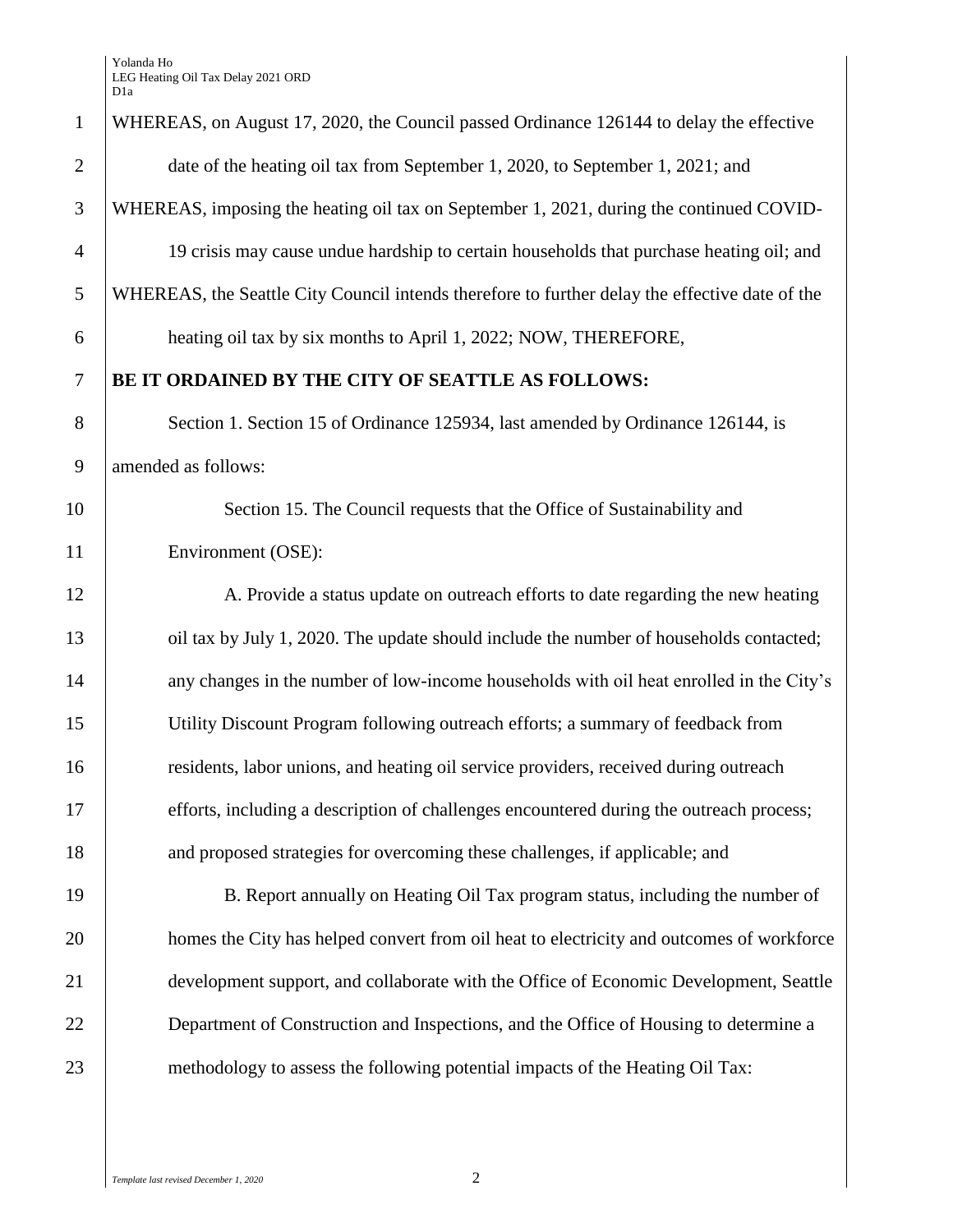| $\mathbf{1}$   | 1. Job losses, gains, and retention in the Seattle area's home heating,                             |
|----------------|-----------------------------------------------------------------------------------------------------|
| $\overline{2}$ | ventilation, and air conditioning industry, with a focus on workers represented by labor            |
| 3              | unions and family-wage jobs, and what additional investments are necessary to support               |
| $\overline{4}$ | workers in the event of net job losses; and                                                         |
| 5              | 2. Rates of conversion from oil heating systems to electric systems in                              |
| 6              | homes occupied by renters enrolled in the Utility Discount Program, including                       |
| 7              | identifying who is paying the costs of conversion and whether additional measures are               |
| 8              | necessary to alleviate the costs if renters are overly burdened.                                    |
| 9              | 3. Analysis of the viability to extend the heating oil tax reimbursement to                         |
| 10             | households whose income is between 70 percent state median income and 80 percent area               |
| 11             | median income. OSE is requested to report to Council by $((\text{July}))$ April 1, $((2022))$ 2023, |
| 12             | and every year thereafter up to 2028.                                                               |
| 13             | Section 2. Section 16 of Ordinance 125934, last amended by Ordinance 126144, is                     |
| 14             | amended as follows:                                                                                 |
| 15             | Section 16. Sections 1 through 13 of this ordinance shall take effect on                            |
| 16             | $((September))$ April 1, $((2021))$ 2022, and no tax under Chapter 5.47 of the Seattle              |
| 17             | Municipal Code shall be imposed prior to ((September)) April 1, ((2021)) 2022.                      |
|                |                                                                                                     |